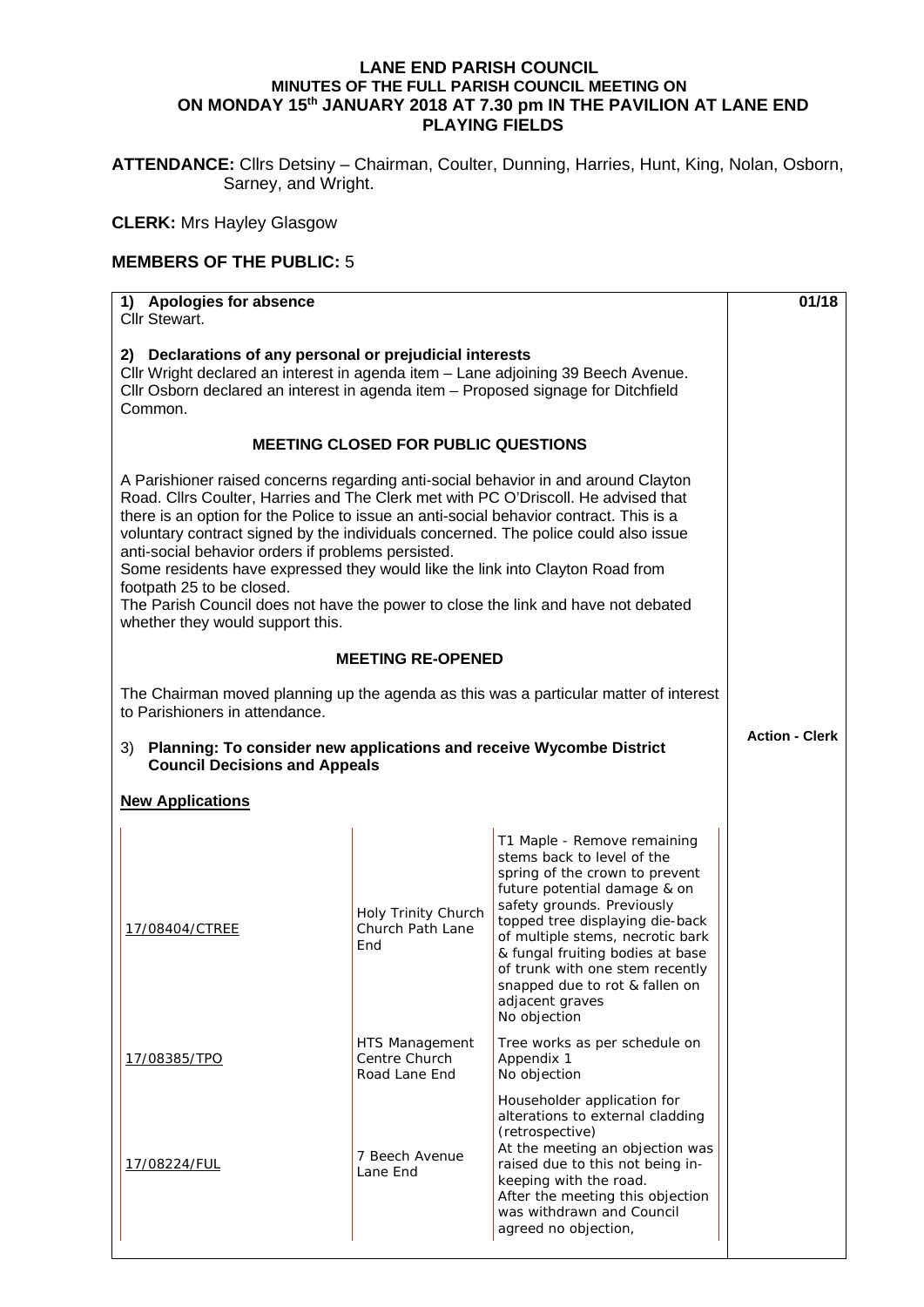|                                                                                                                                                                                                                                                                                                                                                                                                                                                                                    | 17/08208/FUL                                                                                                                                                                                                                                                                                                                                                                                                                                                                                                     | 17 Clinkard Place<br>Lane End                                    | Householder application for<br>construction of single storey<br>front infill extension with new<br>roof over and first floor side<br>extension (alternative scheme<br>to pp 17/07394/FUL)<br>No objection.                                                                                                                                                                                                                                                                                                                                                                                                                                                                                   | 02/18                 |
|------------------------------------------------------------------------------------------------------------------------------------------------------------------------------------------------------------------------------------------------------------------------------------------------------------------------------------------------------------------------------------------------------------------------------------------------------------------------------------|------------------------------------------------------------------------------------------------------------------------------------------------------------------------------------------------------------------------------------------------------------------------------------------------------------------------------------------------------------------------------------------------------------------------------------------------------------------------------------------------------------------|------------------------------------------------------------------|----------------------------------------------------------------------------------------------------------------------------------------------------------------------------------------------------------------------------------------------------------------------------------------------------------------------------------------------------------------------------------------------------------------------------------------------------------------------------------------------------------------------------------------------------------------------------------------------------------------------------------------------------------------------------------------------|-----------------------|
|                                                                                                                                                                                                                                                                                                                                                                                                                                                                                    | 17/08376/FUL                                                                                                                                                                                                                                                                                                                                                                                                                                                                                                     | Rackleys Farm<br>Marlow Road<br>Cadmore End                      | Demolition of single storey<br>buildings on site and existing<br>flat roof extension to main barn.<br>Erection of single storey side<br>extension to each end of west<br>elevation, construction of<br>mezzanine floor & basement<br>area to main barn & single<br>storey infill extension to south<br>elevation of building B, all in<br>connection with change of use<br>of site to wedding venue<br>including ground floor of<br>farmhouse & Managers flat<br>over, alteration to existing<br>access & creation of associated<br>car parking<br>No objection.<br>Note - would ask the Highway<br>Authority to ensure access to<br>and from the site is safe due to<br>the fast/busy road. |                       |
|                                                                                                                                                                                                                                                                                                                                                                                                                                                                                    | 17/08469/FUL                                                                                                                                                                                                                                                                                                                                                                                                                                                                                                     | Priestley Cottage<br><b>Bolter End Lane</b><br><b>Bolter End</b> | Householder application for<br>construction of part two storey,<br>part single storey side/rear<br>extension following demolition<br>of existing detached garage<br>No objection.                                                                                                                                                                                                                                                                                                                                                                                                                                                                                                            |                       |
|                                                                                                                                                                                                                                                                                                                                                                                                                                                                                    | 4)<br>Council confirmed the minutes to be a true and accurate record.<br>The Chairman signed the minutes.                                                                                                                                                                                                                                                                                                                                                                                                        |                                                                  | <b>Minutes - i)</b> Approval of the Full Parish Council Meeting on 4 <sup>th</sup> December 2017                                                                                                                                                                                                                                                                                                                                                                                                                                                                                                                                                                                             |                       |
|                                                                                                                                                                                                                                                                                                                                                                                                                                                                                    | At the Parish Council Meeting on 4 <sup>th</sup> December 2017 under agenda item 'Formal<br>Complaint' Cllr Dunning questioned the Clerk as to why Council hadn't been told about<br>the further complaint raised in a letter of 25 <sup>th</sup> October and that a reply to this had been<br>sent 1 <sup>st</sup> November. Councillor Dunning also queried as to why this was not reported at<br>the FPCM on 6 <sup>th</sup> November 2017.                                                                   |                                                                  |                                                                                                                                                                                                                                                                                                                                                                                                                                                                                                                                                                                                                                                                                              |                       |
|                                                                                                                                                                                                                                                                                                                                                                                                                                                                                    | Cllr Detsiny reported that Council had been told about the correspondence as<br>mentioned above and this had been reported at the meeting on 6 <sup>th</sup> November under<br>matters arising.                                                                                                                                                                                                                                                                                                                  |                                                                  |                                                                                                                                                                                                                                                                                                                                                                                                                                                                                                                                                                                                                                                                                              |                       |
|                                                                                                                                                                                                                                                                                                                                                                                                                                                                                    | 5) Matters Arising<br>None.                                                                                                                                                                                                                                                                                                                                                                                                                                                                                      |                                                                  |                                                                                                                                                                                                                                                                                                                                                                                                                                                                                                                                                                                                                                                                                              |                       |
|                                                                                                                                                                                                                                                                                                                                                                                                                                                                                    | Finance -<br>6)                                                                                                                                                                                                                                                                                                                                                                                                                                                                                                  |                                                                  |                                                                                                                                                                                                                                                                                                                                                                                                                                                                                                                                                                                                                                                                                              |                       |
|                                                                                                                                                                                                                                                                                                                                                                                                                                                                                    | i)<br>Approval of the accounts for December 2017<br>CIIr Coulter reported that allotment income has started to come in. It is likely the total<br>income will be below last year due to a number of empty plots.<br>Clarion income is also likely to be down, due to some long-term advertisers not<br>renewing for various reasons.<br>It was agreed that the final account payment to Nigel Croxford should be held<br>temporarily relating to an issue with the front door.<br>Council approved the accounts. |                                                                  |                                                                                                                                                                                                                                                                                                                                                                                                                                                                                                                                                                                                                                                                                              | <b>Action - Clerk</b> |
| <b>Expenditure against Budget</b><br>ii)<br>Councillor Coulter thanked the Clerk for producing the report. It was noted that the<br>underlying revenue position was distorted by the impact of the Capital Project at the<br>Playing Fields, both in terms of the VAT Repayments attributed to income and the<br>expenditure incurred on the Capital Project. To gain a better understand of the<br>underlying position of the revenue budget, these elements had now been removed |                                                                                                                                                                                                                                                                                                                                                                                                                                                                                                                  |                                                                  |                                                                                                                                                                                                                                                                                                                                                                                                                                                                                                                                                                                                                                                                                              |                       |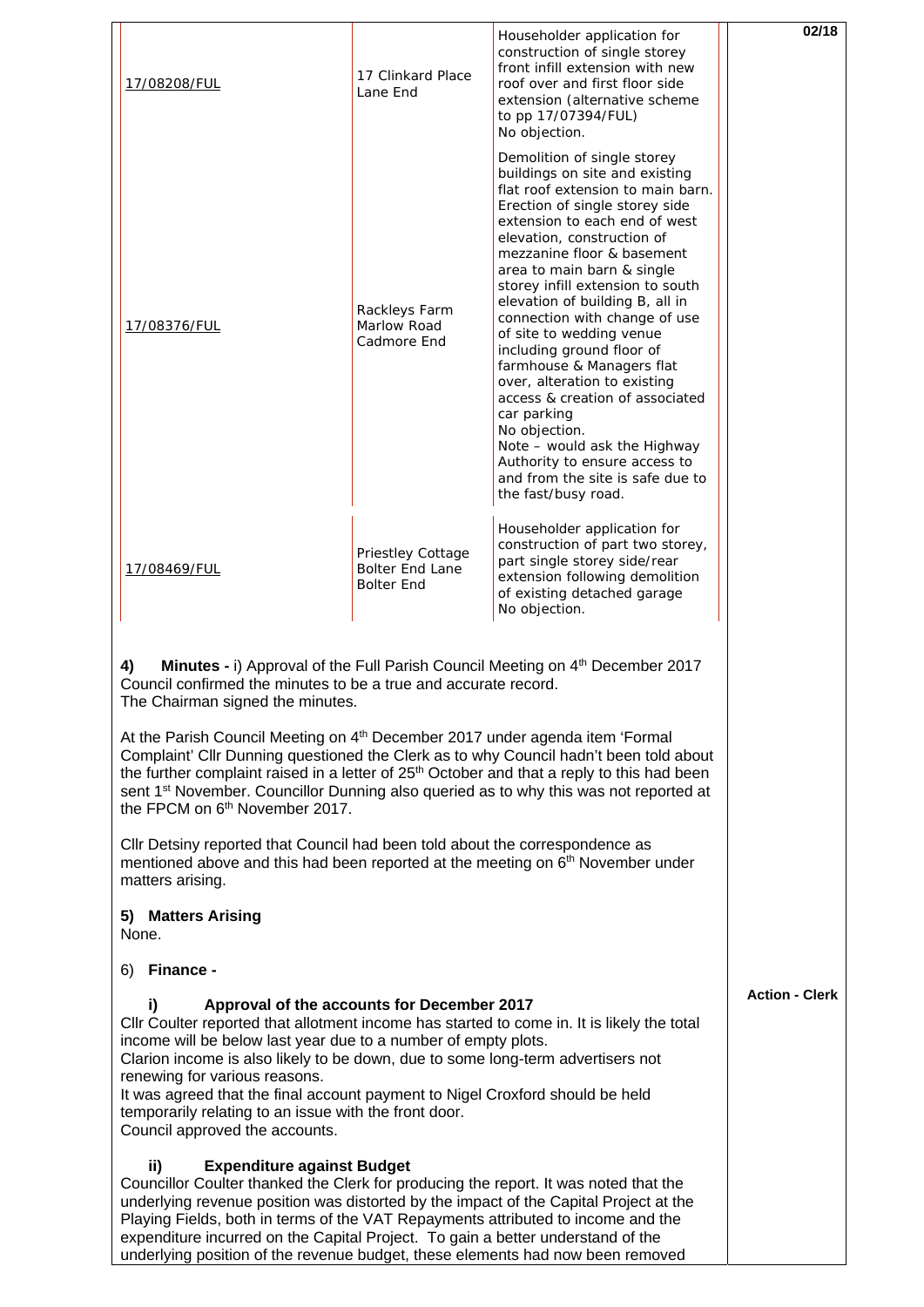| from the main body of the report and placed in a separate capital budget, which was                                                                                               | 03/18                                                |
|-----------------------------------------------------------------------------------------------------------------------------------------------------------------------------------|------------------------------------------------------|
| shown as an addendum to the revenue budget.                                                                                                                                       |                                                      |
| Overall, the budget is broadly in line with expectations. There may be a small shortfall<br>in Income largely due to the timing of VAT repayments and expenditure may also be     |                                                      |
| less than planned due to savings on projected insurance costs and an underspend on                                                                                                |                                                      |
| expenditure associated with developments at the Playing Fields.                                                                                                                   |                                                      |
|                                                                                                                                                                                   |                                                      |
| It is currently projected that Council may end of the year with a surplus of                                                                                                      |                                                      |
| approximately £6,000.                                                                                                                                                             |                                                      |
| iii)<br>Proposed draft budget & Precept 2018/19                                                                                                                                   | <b>Action - Clerk</b>                                |
| It was noted that at the December meeting Council had discussed various areas of                                                                                                  |                                                      |
| expenditure that, for different reasons, may need to be increased. In setting the                                                                                                 |                                                      |
| proposed draft Budget and Precept, consideration had therefore been given to the                                                                                                  |                                                      |
| guidelines established by Council at the previous meeting.                                                                                                                        |                                                      |
| It was noted that a standstill budget to recover the loss of the CTSS Grant and apply                                                                                             |                                                      |
| an inflation increase would require an increase in the Precept of approximately 4%.<br>The Parish Council is the lighting authority for most of the street lighting in the Parish |                                                      |
| and concerns have arisen over a need for a major replacement programme of street                                                                                                  |                                                      |
| lights, the majority of which were installed in the 1970s and 1980s. It was noted that                                                                                            |                                                      |
| the typical lifespan of a lighting column is 25 years and that the "SOX Lanterns" fitted to                                                                                       |                                                      |
| most of the street lights are no longer manufactured whilst spare parts for these will<br>cease to be available from 2020. Council agreed that there was a need for it to address |                                                      |
| this issue and it would be remiss not to so. It determined that an additional £15,000                                                                                             |                                                      |
| should therefore be allocated to the budget for street lighting.                                                                                                                  |                                                      |
| It was noted that the proposed budget also included an additional £4,000 for grass                                                                                                |                                                      |
| cutting and woodland maintenance and an additional £6,000 to provide support for                                                                                                  |                                                      |
| managing facilities at the Playing Fields. Council agreed that further spending was<br>justified in both of these areas and determined that the proposed additional funds         |                                                      |
| should be allocated to these areas accordingly.                                                                                                                                   |                                                      |
| With this increased expenditure in mind Council noted that it would be necessary to set                                                                                           |                                                      |
| the precept for 2018/19 at the sum of £151,963.61. Council acknowledged that this                                                                                                 |                                                      |
| would represent a significant increase in the precept but felt that this was necessary                                                                                            |                                                      |
| and could be justified. It was noted that this would represent an increase of 40 pence<br>per week for a Band D Household.                                                        |                                                      |
| Council duly approved the proposed budget and precept.                                                                                                                            |                                                      |
|                                                                                                                                                                                   |                                                      |
| Donation request - M40 CEG<br>iv)                                                                                                                                                 | <b>Action - Clerk</b>                                |
| The M40 CEG requested a donation of £750 for the continued work on improving the                                                                                                  |                                                      |
| stretch of motorway running alongside the Parish. Council thanked the members of the<br>M40 CEG for the continued work they undertake and agreed a donation of £750.              |                                                      |
|                                                                                                                                                                                   | <b>Action - Clerk</b>                                |
| To agree street lighting lantern repair - column 63 Tapping Road<br>V)                                                                                                            |                                                      |
| The lantern is in very poor condition and keeps blowing fuses.                                                                                                                    |                                                      |
| Quote £419.62 plus VAT.                                                                                                                                                           |                                                      |
| Council agreed the repair.                                                                                                                                                        |                                                      |
| To agree street lighting lantern repair - column 35 Simmons Way<br>vi)                                                                                                            | <b>Action - Clerk</b>                                |
| The lantern is water damaged.                                                                                                                                                     |                                                      |
| Quote £557.37 plus VAT.                                                                                                                                                           |                                                      |
| Council agreed the repair.                                                                                                                                                        |                                                      |
| <b>Section 106 Funds</b><br>vii)                                                                                                                                                  | <b>Action - All</b>                                  |
| WDC advised they have a little bit of historic S106 monies from S106 Agreements                                                                                                   |                                                      |
| signed to Lane End Parish to be allocated to projects. The monies are £2,046 - S106                                                                                               |                                                      |
| Environmental Improvements - normally used for things like tree planting or public<br>realm enhancements.                                                                         |                                                      |
|                                                                                                                                                                                   |                                                      |
| Councillors to consider projects to be discussed at the February meeting.                                                                                                         |                                                      |
|                                                                                                                                                                                   |                                                      |
| 7) Land adjoining 39 Beech Avenue<br>CIIr Detsiny reported that this matter has been resolved and the fencing has been                                                            |                                                      |
| moved back to its original boundary line.                                                                                                                                         |                                                      |
|                                                                                                                                                                                   |                                                      |
| 8) Proposed signage for Ditchfield Common / Lane End Playing Fields                                                                                                               | <b>Action - Clerk,</b><br><b>Clirs Harries &amp;</b> |
| The Clerk suggested possible wording for the signs at The Playing Fields and<br>Ditchfield Common.                                                                                | <b>Osborn</b>                                        |
| CIIrs Osborn & Harries with consider the suggestions and report at the next meeting.                                                                                              |                                                      |
|                                                                                                                                                                                   |                                                      |
|                                                                                                                                                                                   |                                                      |

 $\mathsf{l}$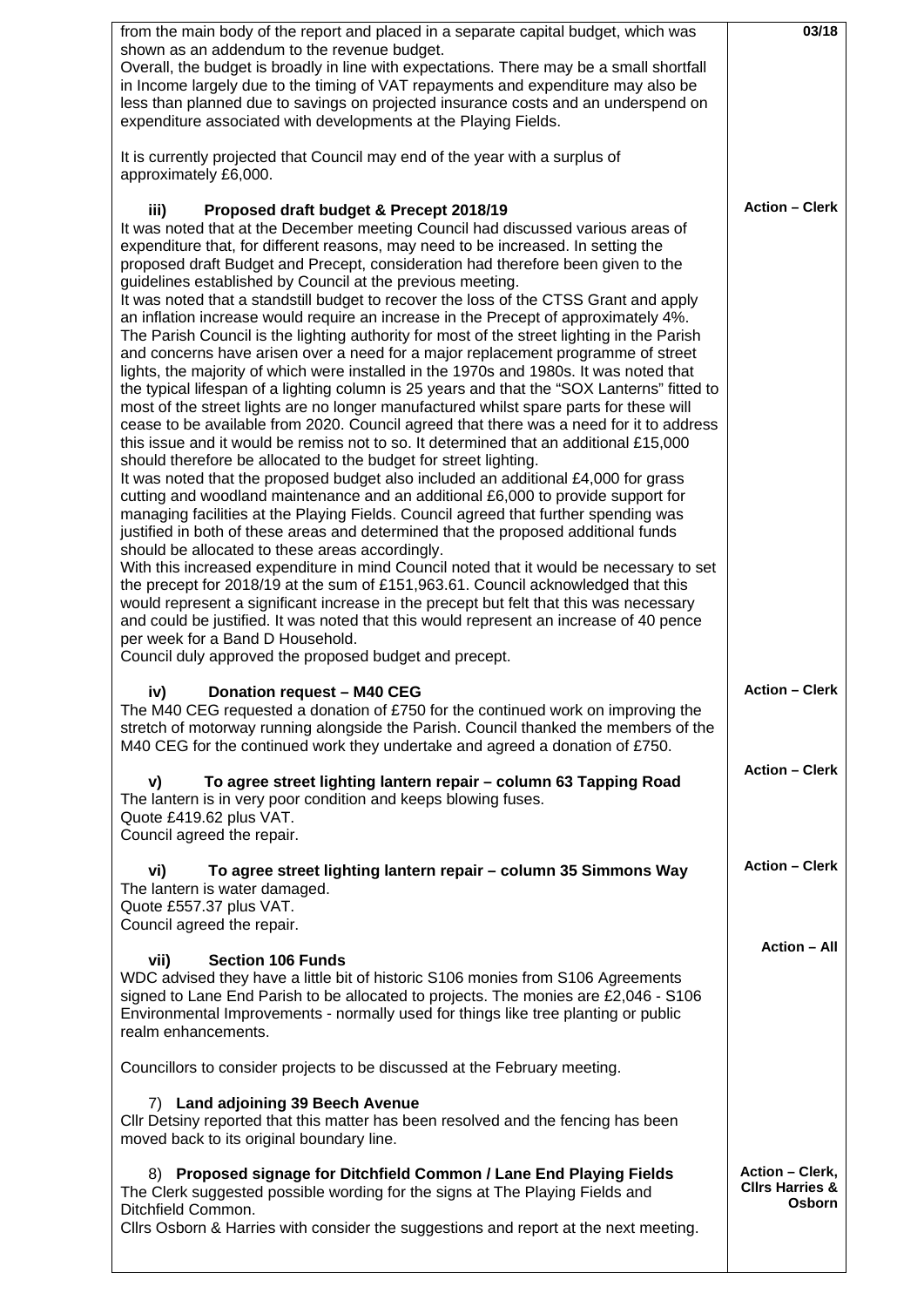|                |                                                                                                                                                                                                                                                                                                                                                                                                                                                                                 | 04/18                                                |
|----------------|---------------------------------------------------------------------------------------------------------------------------------------------------------------------------------------------------------------------------------------------------------------------------------------------------------------------------------------------------------------------------------------------------------------------------------------------------------------------------------|------------------------------------------------------|
|                | 9) New Local Plan / Chalky Fields<br>Cllr Detsiny and Cllr Coulter held a meeting with Red Kite and New Urban Living to<br>discuss Chalky Fields. Cllrs Stewart and Nolan were unable to attend.<br>Both organisations are extremely keen on the potential to develop Chalky Fields with<br>some form of housing that will bring community benefit.                                                                                                                             | <b>Action - Cllrs</b><br>Detsiny &<br><b>Coulter</b> |
|                | Red Kite has produced a draft plan. WDC has indicated that the site could take about                                                                                                                                                                                                                                                                                                                                                                                            |                                                      |
| 25 houses.     | CIIr Osborn has visited the website of New Urban Living and was a little concerned that                                                                                                                                                                                                                                                                                                                                                                                         |                                                      |
|                | they appear to have not built anything yet.<br>Council has been made aware of a rumor circulating the Parish that there would soon                                                                                                                                                                                                                                                                                                                                              |                                                      |
|                | be a housing development on The Playing Fields.<br>Council reported that some months ago Shanley Homes approached them about a                                                                                                                                                                                                                                                                                                                                                  |                                                      |
|                | possible development but lost interest after drawing up some plans.                                                                                                                                                                                                                                                                                                                                                                                                             |                                                      |
|                | Cllr Detsiny reported that there has been a recent approach from an Estate Agent re a<br>developer that have expressed a keen interest and have drawn up plans to re-develop<br>a section of The Playing Fields.                                                                                                                                                                                                                                                                |                                                      |
|                | Council noted that they believe this is extremely unlikely to happen but if it did, there                                                                                                                                                                                                                                                                                                                                                                                       |                                                      |
|                | would be no loss of land for Parishioners to use. It would be a land switch. Cllrs Coulter<br>and Detsiny will meet with them.                                                                                                                                                                                                                                                                                                                                                  |                                                      |
|                |                                                                                                                                                                                                                                                                                                                                                                                                                                                                                 |                                                      |
|                | 10) Grass cutting Contract                                                                                                                                                                                                                                                                                                                                                                                                                                                      | <b>Action - Clerk</b>                                |
|                | Councils contract with Buckland Landscape is due to expire at the end of March 2018.<br>Bucklands has written the Council to advise they would wish to continue the contract                                                                                                                                                                                                                                                                                                    |                                                      |
|                | for a further year with an inflation increase of 3%.<br>CIIr Harries reported that it has been discussed with the Association about the                                                                                                                                                                                                                                                                                                                                         |                                                      |
|                | possibility of the Association overseeing the grass cutting at the Playing Fields. An                                                                                                                                                                                                                                                                                                                                                                                           |                                                      |
|                | approach has been made from a grass cutting contractor who has offered to cut the<br>playing fields for one year free of charge. Essentially it could mean this part is removed                                                                                                                                                                                                                                                                                                 |                                                      |
|                | from the contact between Bucklands and the Parish Council.                                                                                                                                                                                                                                                                                                                                                                                                                      |                                                      |
|                | Council agreed to accept the contract with Buckland Landscapes for a further year with<br>a 3% inflation rise.                                                                                                                                                                                                                                                                                                                                                                  |                                                      |
|                | The Clerk will make Bucklands aware that there is a possibility the Playing Fields part<br>of the contact may be removed.                                                                                                                                                                                                                                                                                                                                                       |                                                      |
|                | 11) Lane End Playing Fields - i) Required tree works due to snow damage<br>Some of the Leyland cypress on the opposite side of the main pitch from the car park<br>have suffered damage due to the weight of last month's snow on the branches. There<br>are a few branches on the ground and a number of snapped & hanging branches still in<br>the canopy of about a dozen of the trees.<br>Quotation supplied by Ridgeway Woodlands of £370.00.<br>Council agreed the quote. | <b>Action - Clerk</b>                                |
|                | ii) Approval of Maintenance Contracts for Intruder and Fire Alarms                                                                                                                                                                                                                                                                                                                                                                                                              |                                                      |
|                | CIIr Coulter reported that a maintenance contract has been offered on the fire and                                                                                                                                                                                                                                                                                                                                                                                              |                                                      |
|                | intruder alarm systems at the Pavilion. This contract is associated with external<br>monitoring service called DigiAir.                                                                                                                                                                                                                                                                                                                                                         |                                                      |
|                | The contract provides an annual service of both systems and works on the basis that if                                                                                                                                                                                                                                                                                                                                                                                          |                                                      |
|                | an alarm is set off DigiAir is automatically alerted and there is a held list of contacts<br>which would then be contacted. The person contacted would then make contact with                                                                                                                                                                                                                                                                                                   |                                                      |
|                | the emergency services if required. The contact is £950 per year.                                                                                                                                                                                                                                                                                                                                                                                                               |                                                      |
|                | Council approved the contact.                                                                                                                                                                                                                                                                                                                                                                                                                                                   |                                                      |
| place shortly. | iii) General update<br>There have been 2 applicants for the job at The Playing Fields. Interviews will take                                                                                                                                                                                                                                                                                                                                                                     |                                                      |
|                | 12) Clerk's report                                                                                                                                                                                                                                                                                                                                                                                                                                                              |                                                      |
| i.             | Planning application comments submitted.                                                                                                                                                                                                                                                                                                                                                                                                                                        |                                                      |
|                |                                                                                                                                                                                                                                                                                                                                                                                                                                                                                 |                                                      |
| ii.            | AED inspections carried out and on-line forms submitted.                                                                                                                                                                                                                                                                                                                                                                                                                        |                                                      |
| iii.           | Have received a notification from WDC that Strawberry Grove have applied for<br>an alcohol licence.                                                                                                                                                                                                                                                                                                                                                                             |                                                      |
| iv.            | Monitoring Officer has dismissed the complaint made against Cllr Detsiny.                                                                                                                                                                                                                                                                                                                                                                                                       |                                                      |
| ۷.             | Hard copy replies regarding the formal complaint have been sent to the 3<br>Parishioners and an emailed copy to the Monitoring Officer, WDC (19/12/17).                                                                                                                                                                                                                                                                                                                         |                                                      |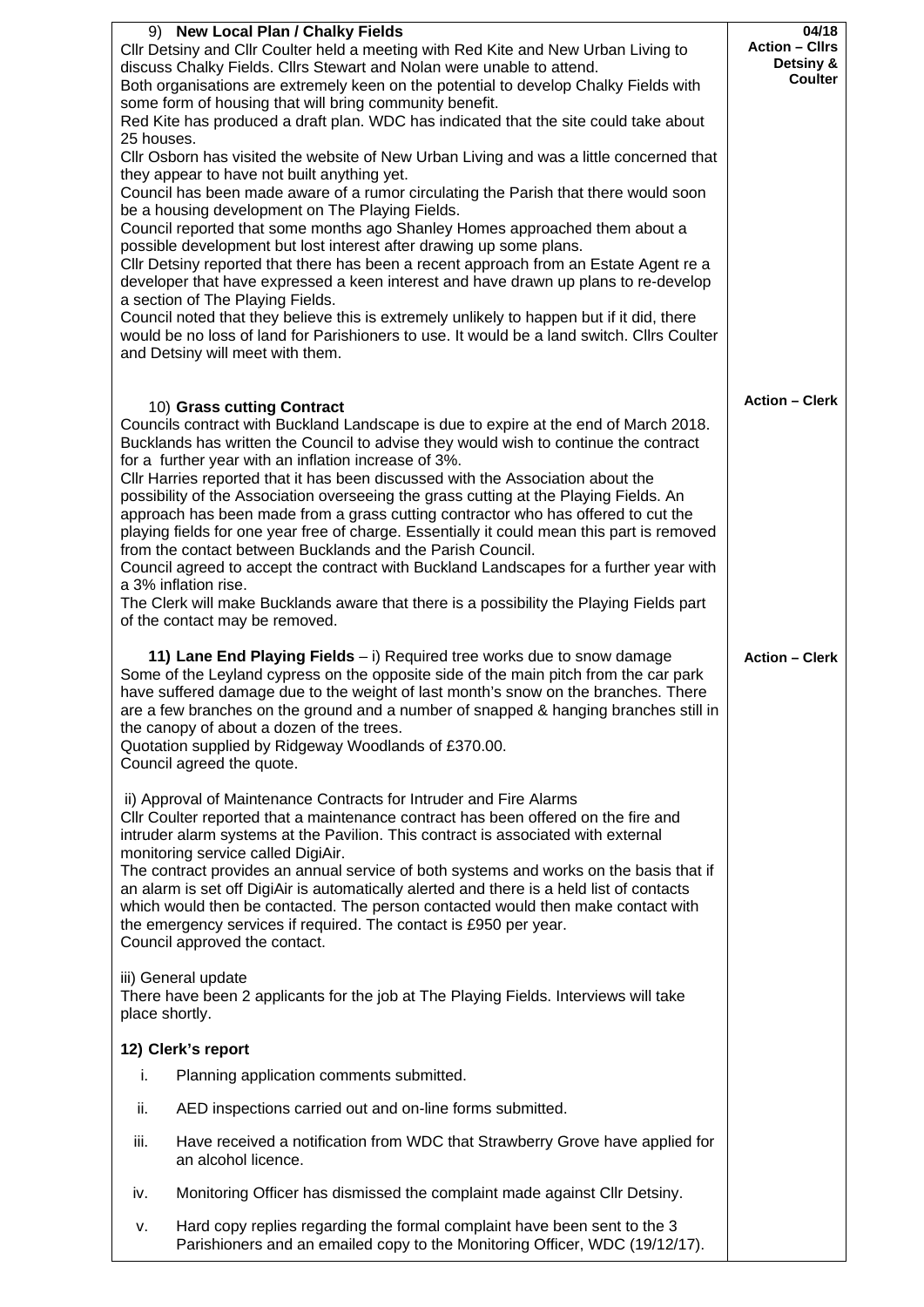| vi.                                                 | The Clerk has started to re-draft the complaints procedure.                                                                                                                                                                                                                                                                                                                                                                         | 05/18<br><b>Action - Clerk</b>         |
|-----------------------------------------------------|-------------------------------------------------------------------------------------------------------------------------------------------------------------------------------------------------------------------------------------------------------------------------------------------------------------------------------------------------------------------------------------------------------------------------------------|----------------------------------------|
| vii.                                                | Street lighting column 63, Tapping Road, Lantern in very poor condition and<br>keeps blowing fuses. New lantern required.                                                                                                                                                                                                                                                                                                           |                                        |
| viii.                                               | Street lighting column 35 Simmons Way is water damaged and needs to be<br>replaced.                                                                                                                                                                                                                                                                                                                                                 |                                        |
| ix.                                                 | The wire fence at Chalky Fields was cut so that access could be made to the<br>other field. James Glasgow repaired the fence.                                                                                                                                                                                                                                                                                                       |                                        |
| х.                                                  | It has been confirmed by NALC that parish councils and parish meetings in<br>England and community councils in Wales are required, under the General<br>Data Protection Regulation (effective on 25 May 2018) and new UK legislation<br>expected next year, to appoint a Data Protection Officer ("DPO").                                                                                                                           | <b>Action – Clerk</b>                  |
|                                                     | BMKALC confirm they are exploring, along with County Officers throughout the<br>country, ways in which the costs and duties of DPO's can be mitigated. They<br>are looking at how we might provide central services and this includes<br>discussions with Bucks CC. Further advice on the implementation of the new<br>regulations, continues to emerge and we will keep you informed as the Bill<br>progresses through Parliament. |                                        |
| xi.                                                 | Received several emails / phone calls regarding damaged trees and broken<br>branches. Asked Pete Whipp to assess trees on Ditchfield Common and Lane<br>End Playing Fields.                                                                                                                                                                                                                                                         |                                        |
| xii.                                                | There have been reports of moles at Lane End Playing Fields. I have asked a<br>different pest control company to lay traps.                                                                                                                                                                                                                                                                                                         |                                        |
| xiii.                                               | I have arranged a meeting about bus routes with BCC, CIIr King & CIIr Osborn<br>on Thursday 25 <sup>th</sup> January 2018.                                                                                                                                                                                                                                                                                                          |                                        |
| xiv.                                                | I have arranged a meeting with PC O'Driscoll, Cllr Coulter & Cllr Harries<br>regarding anti-social behavior at Clayton Road and security at the Pavilion.                                                                                                                                                                                                                                                                           |                                        |
| XV.                                                 | I have asked James Glasgow to install the pedestrian gate at The Orchards.                                                                                                                                                                                                                                                                                                                                                          |                                        |
| xvi.                                                | I am in the process of arranging the licence for Chalky Fields.                                                                                                                                                                                                                                                                                                                                                                     | <b>Action - Clerk</b>                  |
| xvii.                                               | I have asked Bucklands Landscapes to carry out the works on Bolter End<br>Lane.                                                                                                                                                                                                                                                                                                                                                     |                                        |
| xviii.                                              | There do appear to be a few empty allotment plots. There is currently no<br>waiting list for allotments.                                                                                                                                                                                                                                                                                                                            |                                        |
| xix.                                                | Faulty street lights reported.                                                                                                                                                                                                                                                                                                                                                                                                      |                                        |
| XX.                                                 | Attended allotments sites re several issues.                                                                                                                                                                                                                                                                                                                                                                                        |                                        |
|                                                     | 13) Invitations to Meetings, Correspondence & Reports received                                                                                                                                                                                                                                                                                                                                                                      |                                        |
|                                                     | Council noted the report.                                                                                                                                                                                                                                                                                                                                                                                                           |                                        |
|                                                     | 14) Matters raised by Councillors<br>CIIr Sarney reported that she had attended the Village Hall Committee Meeting. CIIr<br>Stewart had mentioned there were saplings at The Playing Fields but these were<br>removed. He is going to look for saplings to use on the car park and track.                                                                                                                                           | <b>Action - Cllr</b><br>Stewart        |
|                                                     | CIIr Harries raised the issue of the light which is out of order in car park which was<br>connected to the supply in the clubhouse. The Committee should know more about<br>this. Cllr Harries will follow this up.                                                                                                                                                                                                                 | <b>Action - Cllr</b><br><b>Harries</b> |
| <b>Wycombe District Council planning decisions:</b> |                                                                                                                                                                                                                                                                                                                                                                                                                                     |                                        |
| Case Ref:                                           | 17/05935/FUL Decision Application Permitted Date: 01/12/2017                                                                                                                                                                                                                                                                                                                                                                        |                                        |
| Address:                                            | Judlens High Street Lane End Buckinghamshire HP14 3ER                                                                                                                                                                                                                                                                                                                                                                               |                                        |
|                                                     | Proposal: Change of use of existing shop, erection of single storey rear extension,<br>removal of existing front extension and erection of new bay window & porch canopy,<br>conversion of existing residential unit & garage all in connection with creation of 5<br>x 1-bed self-contained flats and ancillary works.                                                                                                             |                                        |